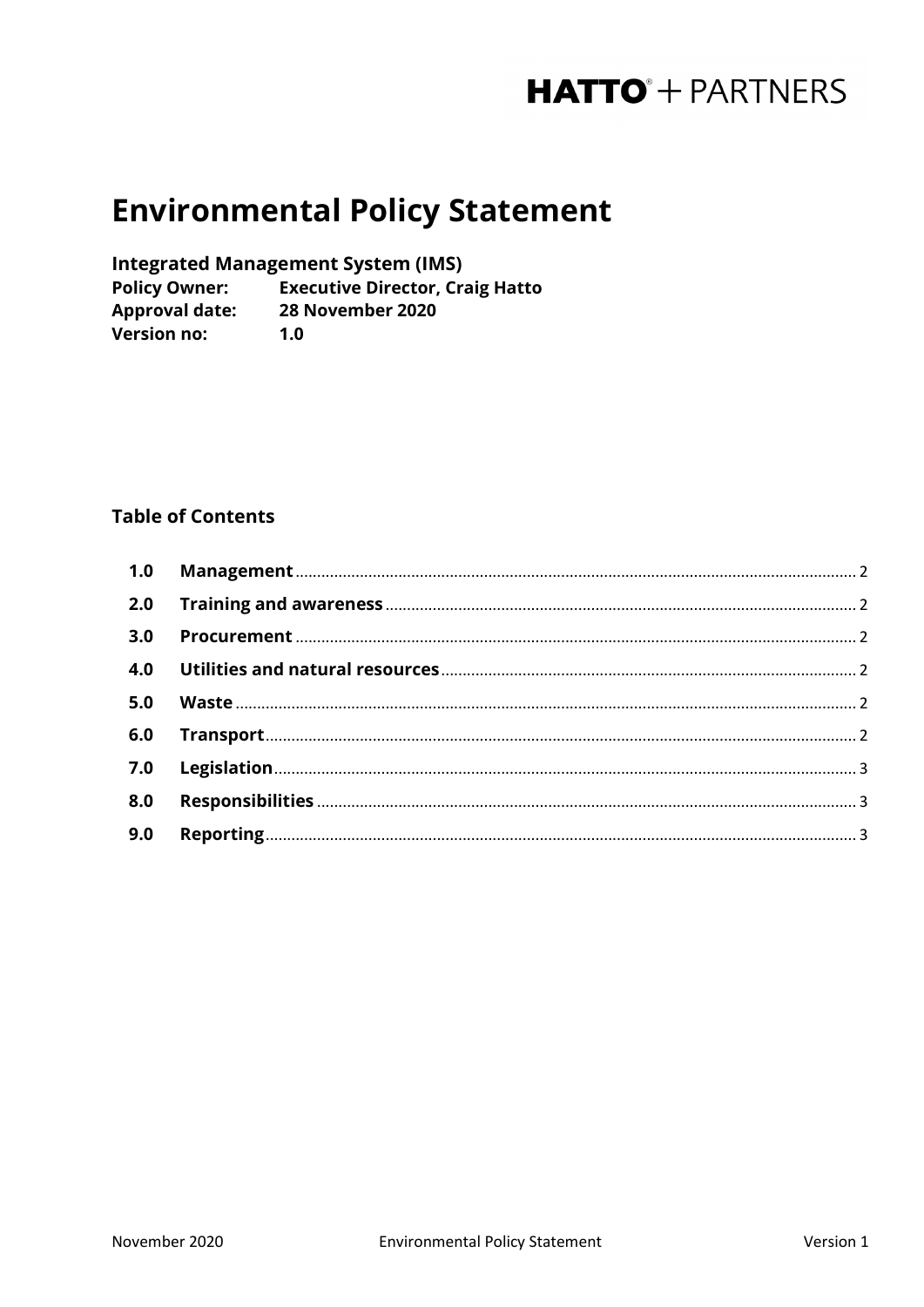# **HATTO**<sup>+</sup> PARTNERS

# **Hatto + Partners are committed to minimising the impact of our activities on the environment.**

This statement covers all activities. The key points of our strategy to achieve this are:

#### <span id="page-1-0"></span>**1.0 Management**

- Integrate environmental concerns into all project planning and design decisions
- Continually seek to measure and improve environmental performance.

### <span id="page-1-1"></span>**2.0 Training and awareness**

• Raise staff awareness of environmental issues and promote individual good practice.

#### <span id="page-1-2"></span>**3.0 Procurement**

- Require suppliers and partners to provide products and services with the minimum adverse environmental impact.
- Ensure that goods and materials purchased comply fully with UK government and EU legislation and recognised environmental best practice.

#### <span id="page-1-3"></span>**4.0 Utilities and natural resources**

• Make efficient and environmentally responsible use of energy, water and other natural resources.

#### <span id="page-1-4"></span>**5.0 Waste**

- Minimise waste by ensuring all operations are as efficient as possible.
- Actively promote re-use and recycling, both internally and with suppliers and partners.

#### <span id="page-1-5"></span>**6.0 Transport**

- The use of cars for single occupant journeys is discouraged; staff are be encouraged to use public transport, cycle and walk .
- Air travel will be used only where there is no alternative viable option.
- Holding meetings virtually where appropriate.